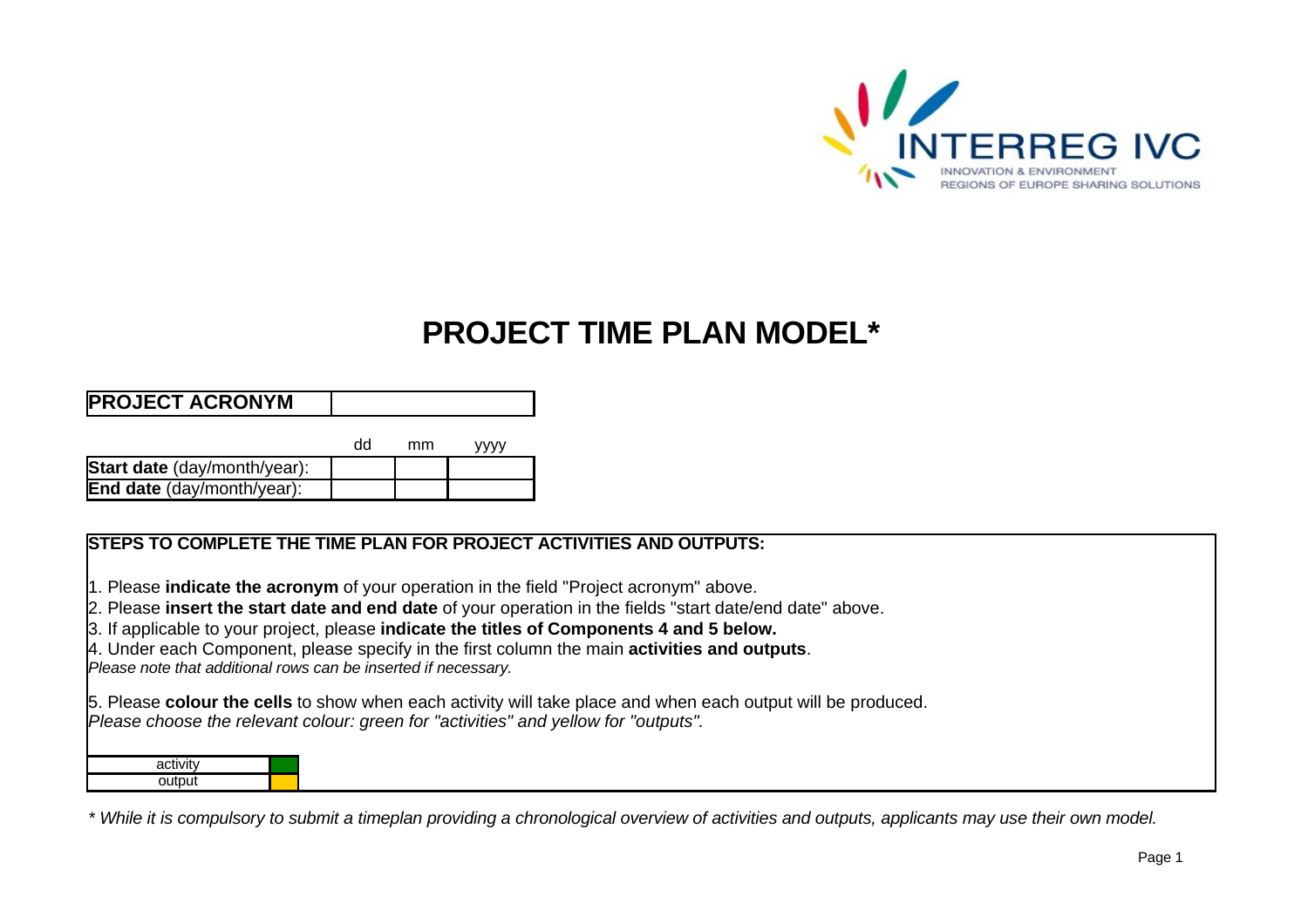| <b>Year</b>   | nnnn<br><b>CUUC</b> |     |      |     |     |     |     |        |   |                         | 2009 |     |       |              |      |  |     |             |  |  |                   | 001<br><b>LUIT</b> |     |       |  |      |  |   |  |  |  |                     |
|---------------|---------------------|-----|------|-----|-----|-----|-----|--------|---|-------------------------|------|-----|-------|--------------|------|--|-----|-------------|--|--|-------------------|--------------------|-----|-------|--|------|--|---|--|--|--|---------------------|
| <b>Months</b> | $\sim$<br>ieu       | mar | lapr | may | iun | iul | auy | $\sim$ | - | : Inovidec <b>i</b> ian |      | $+$ | lmarl | $\sim$<br>αı | ™ma. |  | iul | aug sep oct |  |  | oct inovidectiani |                    | $+$ | mar ( |  | lmav |  | ш |  |  |  | aug sep oct nov dec |

| <b>COMPONENT 1: Management and coordination</b>                        |  |  |  |  |  |  |  |  |  |  |  |  |  |  |  |        |  |
|------------------------------------------------------------------------|--|--|--|--|--|--|--|--|--|--|--|--|--|--|--|--------|--|
| activity                                                               |  |  |  |  |  |  |  |  |  |  |  |  |  |  |  |        |  |
| activity                                                               |  |  |  |  |  |  |  |  |  |  |  |  |  |  |  |        |  |
| activity                                                               |  |  |  |  |  |  |  |  |  |  |  |  |  |  |  |        |  |
| activity                                                               |  |  |  |  |  |  |  |  |  |  |  |  |  |  |  |        |  |
| output                                                                 |  |  |  |  |  |  |  |  |  |  |  |  |  |  |  |        |  |
| output                                                                 |  |  |  |  |  |  |  |  |  |  |  |  |  |  |  |        |  |
| output                                                                 |  |  |  |  |  |  |  |  |  |  |  |  |  |  |  |        |  |
| output                                                                 |  |  |  |  |  |  |  |  |  |  |  |  |  |  |  |        |  |
| <b>COMPONENT 2: Communication and Dissemination</b>                    |  |  |  |  |  |  |  |  |  |  |  |  |  |  |  |        |  |
| activity                                                               |  |  |  |  |  |  |  |  |  |  |  |  |  |  |  |        |  |
| activity                                                               |  |  |  |  |  |  |  |  |  |  |  |  |  |  |  |        |  |
| activity                                                               |  |  |  |  |  |  |  |  |  |  |  |  |  |  |  |        |  |
| activity                                                               |  |  |  |  |  |  |  |  |  |  |  |  |  |  |  |        |  |
| output                                                                 |  |  |  |  |  |  |  |  |  |  |  |  |  |  |  |        |  |
| output                                                                 |  |  |  |  |  |  |  |  |  |  |  |  |  |  |  |        |  |
| output                                                                 |  |  |  |  |  |  |  |  |  |  |  |  |  |  |  |        |  |
| output                                                                 |  |  |  |  |  |  |  |  |  |  |  |  |  |  |  |        |  |
| COMPONENT 3: Exchange of experience                                    |  |  |  |  |  |  |  |  |  |  |  |  |  |  |  |        |  |
| activity                                                               |  |  |  |  |  |  |  |  |  |  |  |  |  |  |  |        |  |
| activity                                                               |  |  |  |  |  |  |  |  |  |  |  |  |  |  |  |        |  |
| activity                                                               |  |  |  |  |  |  |  |  |  |  |  |  |  |  |  |        |  |
| activity                                                               |  |  |  |  |  |  |  |  |  |  |  |  |  |  |  |        |  |
| output                                                                 |  |  |  |  |  |  |  |  |  |  |  |  |  |  |  |        |  |
| output                                                                 |  |  |  |  |  |  |  |  |  |  |  |  |  |  |  |        |  |
| output                                                                 |  |  |  |  |  |  |  |  |  |  |  |  |  |  |  |        |  |
| output                                                                 |  |  |  |  |  |  |  |  |  |  |  |  |  |  |  |        |  |
| COMPONENT 4: (if applicable, please insert the title of the component) |  |  |  |  |  |  |  |  |  |  |  |  |  |  |  |        |  |
| activity                                                               |  |  |  |  |  |  |  |  |  |  |  |  |  |  |  |        |  |
| activity                                                               |  |  |  |  |  |  |  |  |  |  |  |  |  |  |  |        |  |
| activity                                                               |  |  |  |  |  |  |  |  |  |  |  |  |  |  |  |        |  |
| activity                                                               |  |  |  |  |  |  |  |  |  |  |  |  |  |  |  |        |  |
| output                                                                 |  |  |  |  |  |  |  |  |  |  |  |  |  |  |  |        |  |
| output                                                                 |  |  |  |  |  |  |  |  |  |  |  |  |  |  |  |        |  |
| output                                                                 |  |  |  |  |  |  |  |  |  |  |  |  |  |  |  |        |  |
| output                                                                 |  |  |  |  |  |  |  |  |  |  |  |  |  |  |  |        |  |
| COMPONENT 5: (if applicable, please insert the title of the component) |  |  |  |  |  |  |  |  |  |  |  |  |  |  |  |        |  |
| activity                                                               |  |  |  |  |  |  |  |  |  |  |  |  |  |  |  |        |  |
| activity                                                               |  |  |  |  |  |  |  |  |  |  |  |  |  |  |  |        |  |
| activity                                                               |  |  |  |  |  |  |  |  |  |  |  |  |  |  |  |        |  |
| activity                                                               |  |  |  |  |  |  |  |  |  |  |  |  |  |  |  |        |  |
| output                                                                 |  |  |  |  |  |  |  |  |  |  |  |  |  |  |  |        |  |
| output                                                                 |  |  |  |  |  |  |  |  |  |  |  |  |  |  |  |        |  |
| output                                                                 |  |  |  |  |  |  |  |  |  |  |  |  |  |  |  |        |  |
| output                                                                 |  |  |  |  |  |  |  |  |  |  |  |  |  |  |  |        |  |
|                                                                        |  |  |  |  |  |  |  |  |  |  |  |  |  |  |  | Page 2 |  |